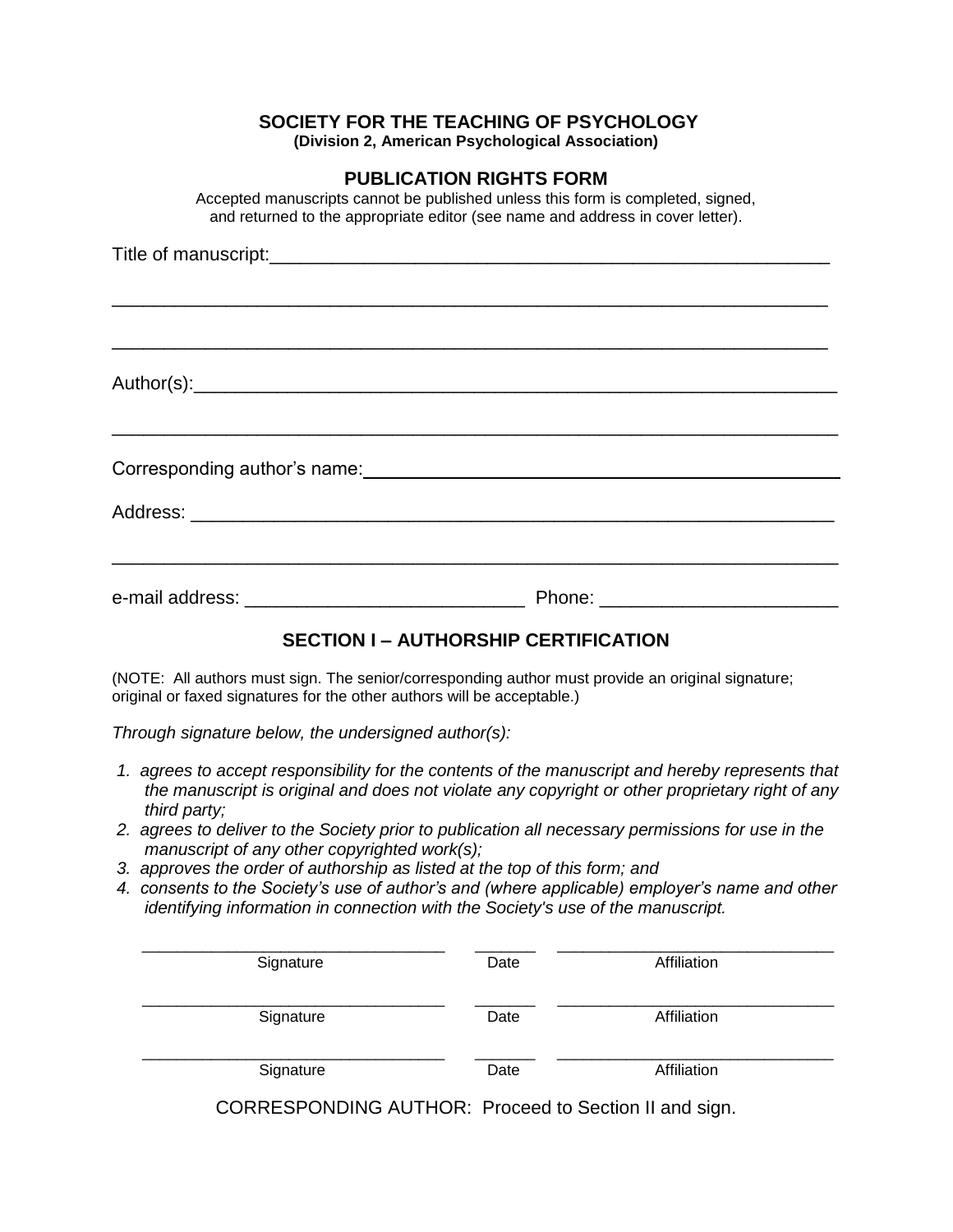# **SECTION II – COPYRIGHT LICENSE**

(NOTE: Do not substitute institutional or other forms for this form.)

A. The undersigned, desiring to publish the above manuscript through the Office of Teaching Resources in Psychology (OTRP) of the Society for the Teaching of Psychology, Division 2 of the American Psychological Association (APA), hereby grants to the Society on behalf of all authors, for four (4) years, non-exclusive, non-terminable for the first 4 years, royalty-free right, renewable for successive 4-year terms automatically at the Society's discretion unless the author notifies the Society in writing that the manuscript is to be withdrawn, to: :

- 1. reproduce, publish, display, and distribute the above manuscript, or any part thereof, in such medium and such other media or forms of communication, including, without limitation, print or electronic copies in any form, and in any language, throughout the world as the Society may elect from time to time, whether individually or as part of one or more compilations, and to reprint or republish as desired. The Society may impose reasonable fees for distribution of any such items and may elect, in its sole discretion, not to publish or to withdraw from publication all or any part of such manuscript or derivatives thereof; and
- 2. sublicense any or all of the above rights to others, including, without limitation, members of the public who access the Society's electronic information services or otherwise obtain the Society's publications.

The Society acknowledges and agrees that author and/or the employers for whom the work was performed:

- 1. retain all proprietary rights other than those the author grants here, such as remaining copyright and patent rights associated with the above manuscript;
- 2. may reproduce, or have reproduced, the above manuscript in its published form for the author's personal use or for institutional use, provided that (a) the source and Society's role as publisher are indicated, (b) the copies are not used in a way that implies Society or APA endorsement of a product or service or any employer, and (c) the copies per se are not offered for sale;
- 3. may make limited distribution of all or portions of the above manuscript prior to publication by the Society; and .
- 4. prepare derivative works based on the above manuscript and claim copyright in such derivative works.

Through signature below, the undersigned author (1) signifies acceptance of the terms and conditions listed above, (2) affirms that written permission has been obtained for all previously published and/or copyrighted material contained in this manuscript, and (3) affirms that he/she is empowered to sign this form on behalf of all authors.